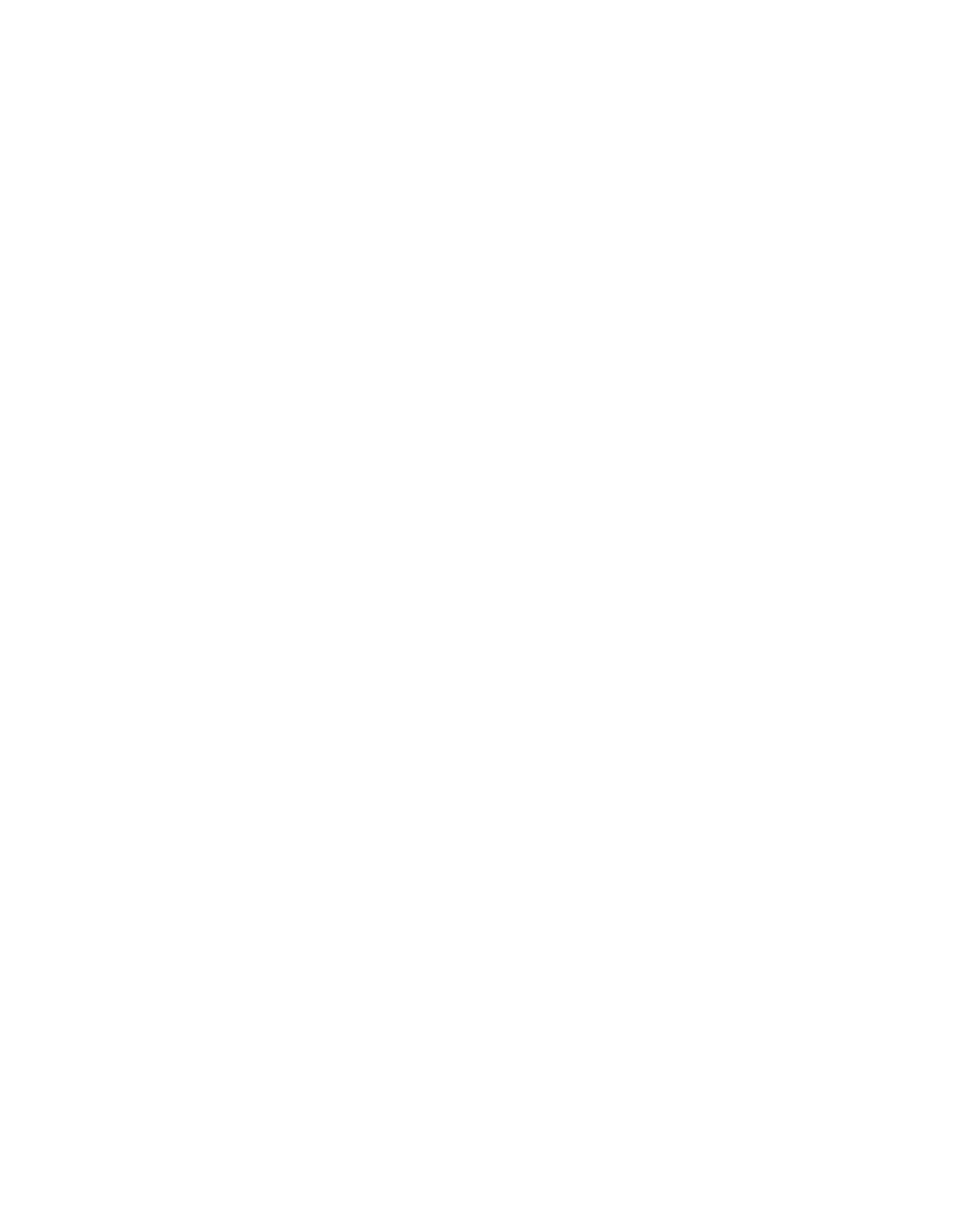# BACKGROUND AND PURPOSE

In 2014, the Delta Protection Commission (DPC) developed the Delta Community Action Planning project to increase civic vitality and preserve the values and character of historic Delta towns. Through the community action planning process, broadband infrastructure was identified as an essential utility needed to serve residents, businesses (including agricultural operations), and visitors.

Broadband access supports economic growth and connects individuals and households to business, government, health, safety, and educational resources. Proper infrastructure and education around this technology are necessary for communities to fully participate in society, democracy, and economy.

According to the Federal Communications Commission'[s 2018 Broadband Deployment Report,](https://www.fcc.gov/reports-research/reports/broadband-progress-reports/2018-broadband-deployment-report) 80% of the approximately 24 million Americans who still lack access to affordable high-speed Internet service reside in rural communities. Among the five legacy communities identified in the Delta community action plans (Clarksburg, Courtland, Hood, Isleton, and Walnut Grove), approximately one-third of households do not have Internet subscriptions. Additionally, 17% of households within Delta communities do not have access to a computing device (desktop, laptop, smartphone or tablet).

|                                                    | <b>California</b> | <b>Delta Legacy</b><br><b>Communities</b><br>(Combined) | <b>Clarksburg</b><br>(95612) | <b>Courtland</b><br>(95615) | <b>Hood</b><br>(95639) | <b>Isleton</b><br>(95641) | Walnut<br>Grove<br>(95690) |
|----------------------------------------------------|-------------------|---------------------------------------------------------|------------------------------|-----------------------------|------------------------|---------------------------|----------------------------|
| <b>Total Households</b>                            |                   | 2,432                                                   | 398                          | 309                         | 84                     | 816                       | 825                        |
| <b>Households with an</b><br>Internet subscription | 83%               | 69%                                                     | 80%                          | 83%                         | 60%                    | 61%                       | 67%                        |
| Cellular data<br>plan only                         | 7%                | 18%                                                     | 24%                          | 19%                         | 23%                    | 9%                        | 23%                        |
| Cable, fiber optic,<br>DSL, fixed wireless         | 72%               | 39%                                                     | 39%                          | 45%                         | 37%                    | 42%                       | 35%                        |
| <b>Satellite</b>                                   | 6%                | 14%                                                     | 24%                          | 20%                         | 0%                     | 13%                       | 8%                         |
| <b>Households without</b><br>Internet subscription | 17%               | 31%                                                     | 20%                          | 17%                         | 40%                    | 39%                       | 33%                        |
|                                                    |                   |                                                         |                              |                             |                        |                           |                            |
| Households with no<br>computing device             | 10%               | 17%                                                     | 12%                          | 2%                          | 51%                    | 21%                       | 18%                        |

#### *Table 1- Household Computers and Internet Subscription Data*

Source[: 2013-2017 American Community Survey 5-Year Estimates](https://www.census.gov/programs-surveys/acs/technical-documentation/table-and-geography-changes/2017/5-year.html)

The purpose of this report is to prompt specific action by providing a detailed, tangible broadband improvement plan for the five legacy communities. Additionally, it is intended to improve broadband adoption and support by informing local governments and all those affected by the lack of high-speed Internet service.

### **METHODOLOGY**

The Delta Protection Commission engaged Valley Vision to develop this broadband report and action plan. Valley Vision manages the Connected Capital Area Broadband Consortium, which has completed a variety of broadband assessments and developed priorities and recommendations for improving broadband in communities across the Sacramento region. Additionally, Valley Vision managed the Ag Tech Pilot project in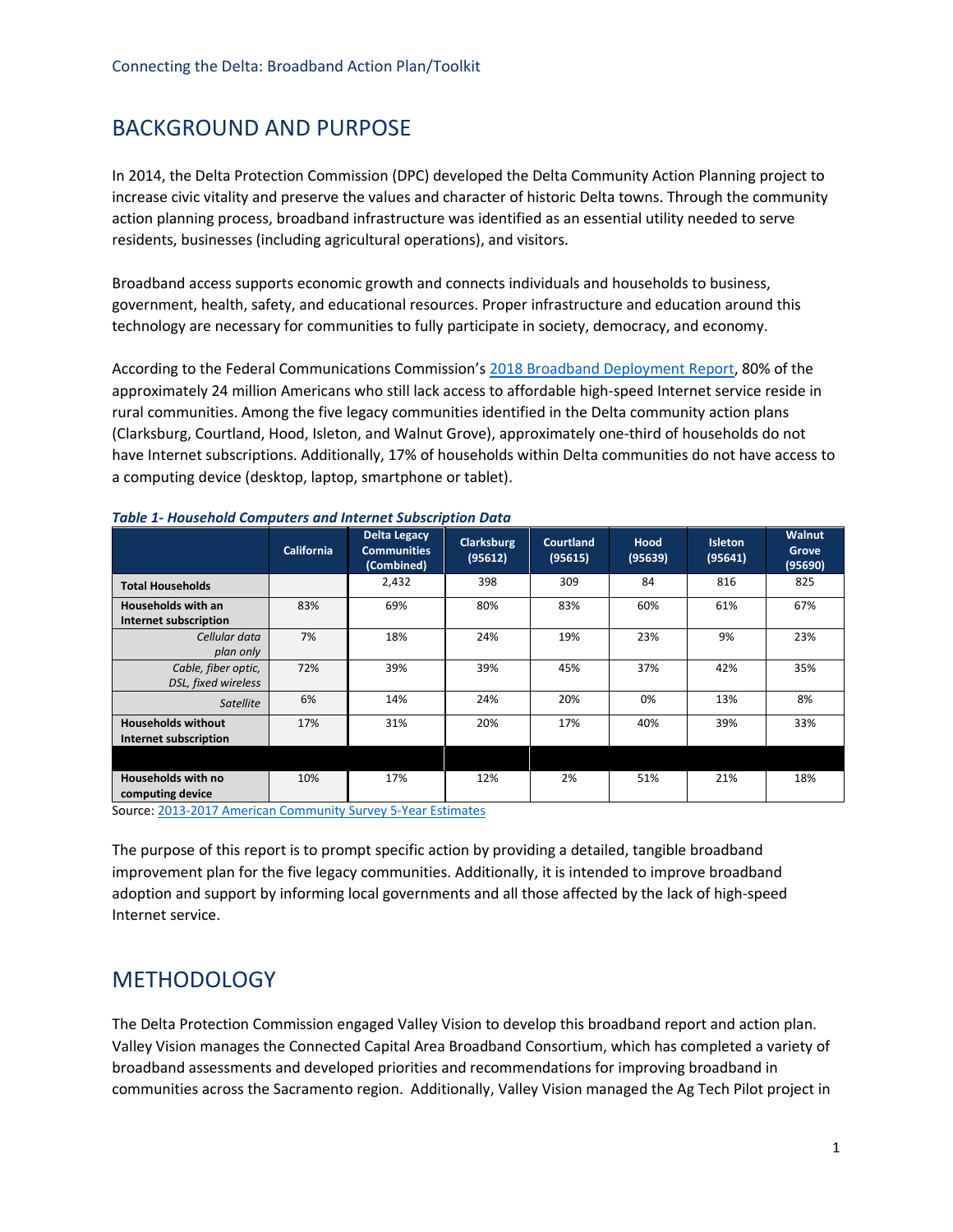the Sacramento region, which assessed and documented needs for broadband access in agricultural settings and tested broadband-reliant precision agriculture technologies.

Valley Vision initiated this broadband action planning project by introducing itself and the project goals to the Delta community by attending standing community meetings with the Clarksburg Citizens Advisory Council, Courtland Town Association, Hood Community Council, Isleton City Council, Walnut Grove Rotary, and Delta Citizens Municipal Advisory Council. Valley Vision then facilitated three community workshops in Clarksburg, Walnut Grove, and Isleton respectively. The workshops were open to the public, and invitations were distributed through posted flyers at community gathering spots and email invitations sent through the entities noted above as well as the Delta River Unified School District, and the Delta Protection Commission.

Each of the workshops were attended by four to nine attendees. At the workshops, Valley Vision shared information on existing capacity and resources in the region, and sought input on community priorities, perceived challenges, and suggested solutions. The following plan reflects priorities and concerns voiced in the introductory meetings, workshops, and Delta Community Action Planning project, as well as successes identified from other places.

# THE STATE OF BROADBAND IN THE DELTA

## Community Challenges and Concerns

As noted previously in this report (*Table 1 – Household Computer Access and Internet Subscription Data*), households in the legacy communities subscribe to the Internet at a far lower rate than is seen throughout the state (31% of households in legacy communities have no Internet subscription as opposed to 17% in California). Access, quality, reliability, and cost all factor into this circumstance. The Delta is faced with many barriers and substandard conditions of and for broadband, compared to its more urbanized neighboring geographies.

Although each Delta community has unique governance, demographics, and interests, many of the broadband challenges identified in the workshops were shared among these different communities. Delta community members voiced broadband quality and access frustrations, equity discrepancies, and educational and safety concerns. Additionally, while not exclusive to broadband, it must be noted that each community also identified challenges with mobile wireless (i.e. cell phones) and lack of signal availability.

#### **Quality and Access Challenges**

Challenges begin with limited options by which to access the Internet. Households and businesses within the legacy communities have no fiber optic options, only one (and in some cases no) digital subscriber line (DSL) provider option, limited fixed wireless options which are entirely dependent on place of residence/business, and two satellite options.

Most of the options that do exists are inadequate. By way of example, the Federal Communication Commission and United States Department of Agriculture have both targeted minimum Internet speeds of 25 megabytes per second (Mbps) download and 3 Mbps upload. These speeds allow users to search the Internet, receive and send email, upload and download pictures and large documents, stream music and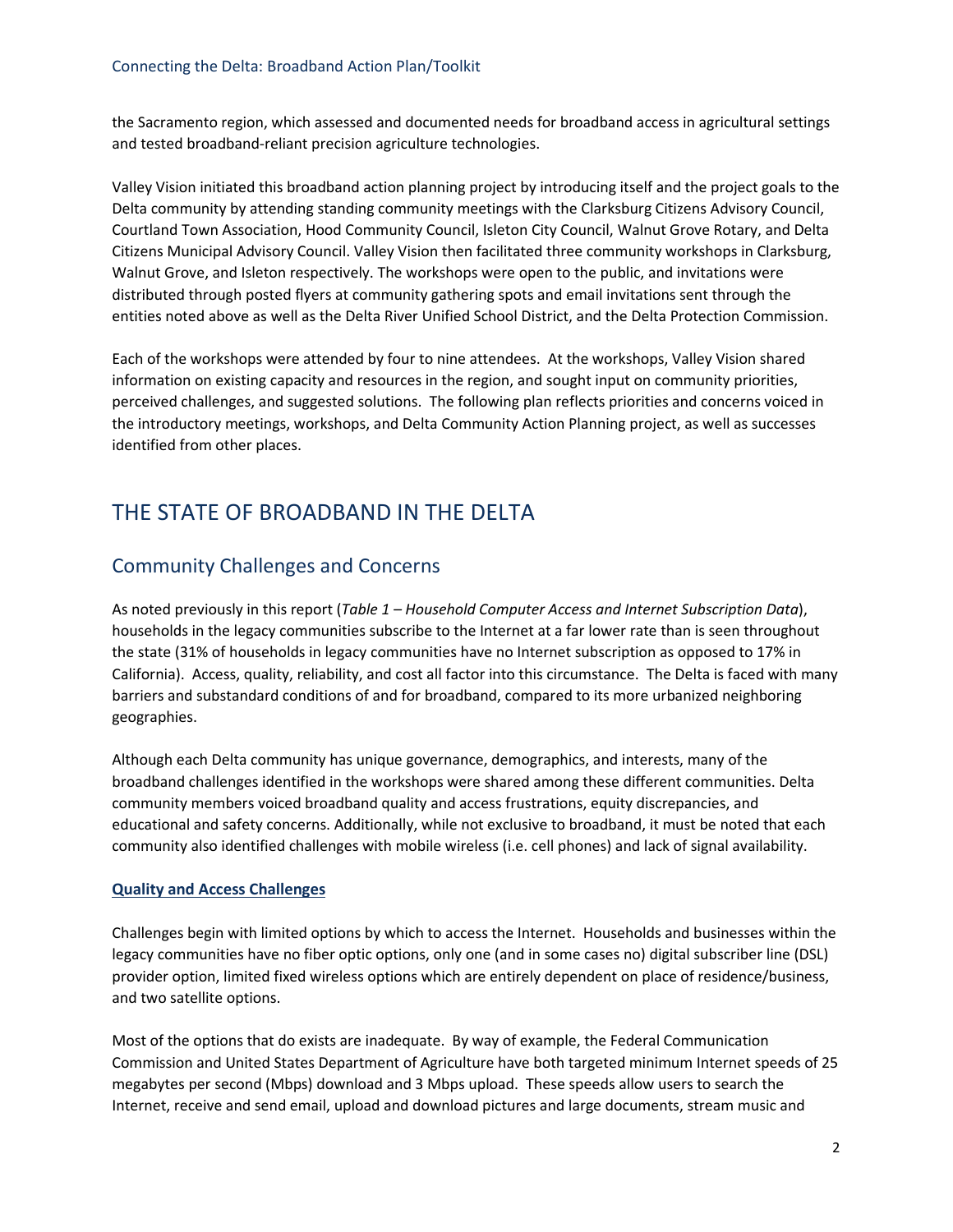#### Connecting the Delta: Broadband Action Plan/Toolkit

movies, control household "smart" appliances and security systems, participate in video conferencing, and other functions that are becoming the norm in everyday life. Speeds lower than this can result in unreliable connections and slow transfer times. While at least one of the fixed wireless options available to some within the Delta is able to deliver at these speeds, none of the other sources (i.e. DSL or satellite) offer services that meet this target.

Broadband quality and access challenges in the Delta are exacerbated by limited provider investment and physical terrain barriers. The underinvestment from service providers can be linked to return on investment. Generally, the Internet service providers (ISPs) look for evidence that costs will be recovered, and ultimately, profit will result from their infrastructure investments. Achieving return on investment in rural communities is a tall order, which may necessitate supplemental resources.

Currently, Frontier Communications is the only wireline Internet Service Provider (ISP) registered with the California Public Utilities Commission (CPUC) as serving the Delta's legacy communities. Frontier relies on copper-wire connections, which are unable to deliver the bandwidth needed to provide high speed Internet connections to all residents, businesses, schools, and others in the Delta. Maximum advertised speeds cap at 24 Mbps, however, workshop attendees expressed that their own testing commonly reported actual download speeds of less than 3 Mbps.

Reported fiber optic routes currently bypass the Delta, limiting connectivity to this broadband source (Figure 1). Connecting to the closest fiber routes is cost prohibitive for service providers, due to the low housing and population density in the Delta. Workshop attendees in Clarksburg and Walnut Grove both noted potential opportunities to link the installation of fiber (or conduit through which fiber could later be installed) with other upcoming capital improvement projects that may create cost saving and generate interest.

While wireline options (fiber, DSL, copper) have not advanced in the recent past, more fixed wireless options have become available in some of the Delta communities, with speeds of 50 and even 100 Mbps. Fixed wireless options were discussed at each of the workshops as a potentially less cost-intensive infrastructure solution than fiber or wireline services. It was noted, however, that wireless services degrade due to physical barriers such as tree canopies, buildings, levees, and even weather events, such as fog, making non-line-ofsite connections challenging. Similar problems were reported with satellite technologies, which were further challenged by the presence of monthly data-usage caps.

The challenge of quality and access was reflected in an assessment completed by Tellus Venture Associates, which has graded numerous geographies throughout California based on the number of provider options, broadband speeds, and availability of fiber. Under Tellus Ventures rating instrument, all of the Delta communities received failing grades.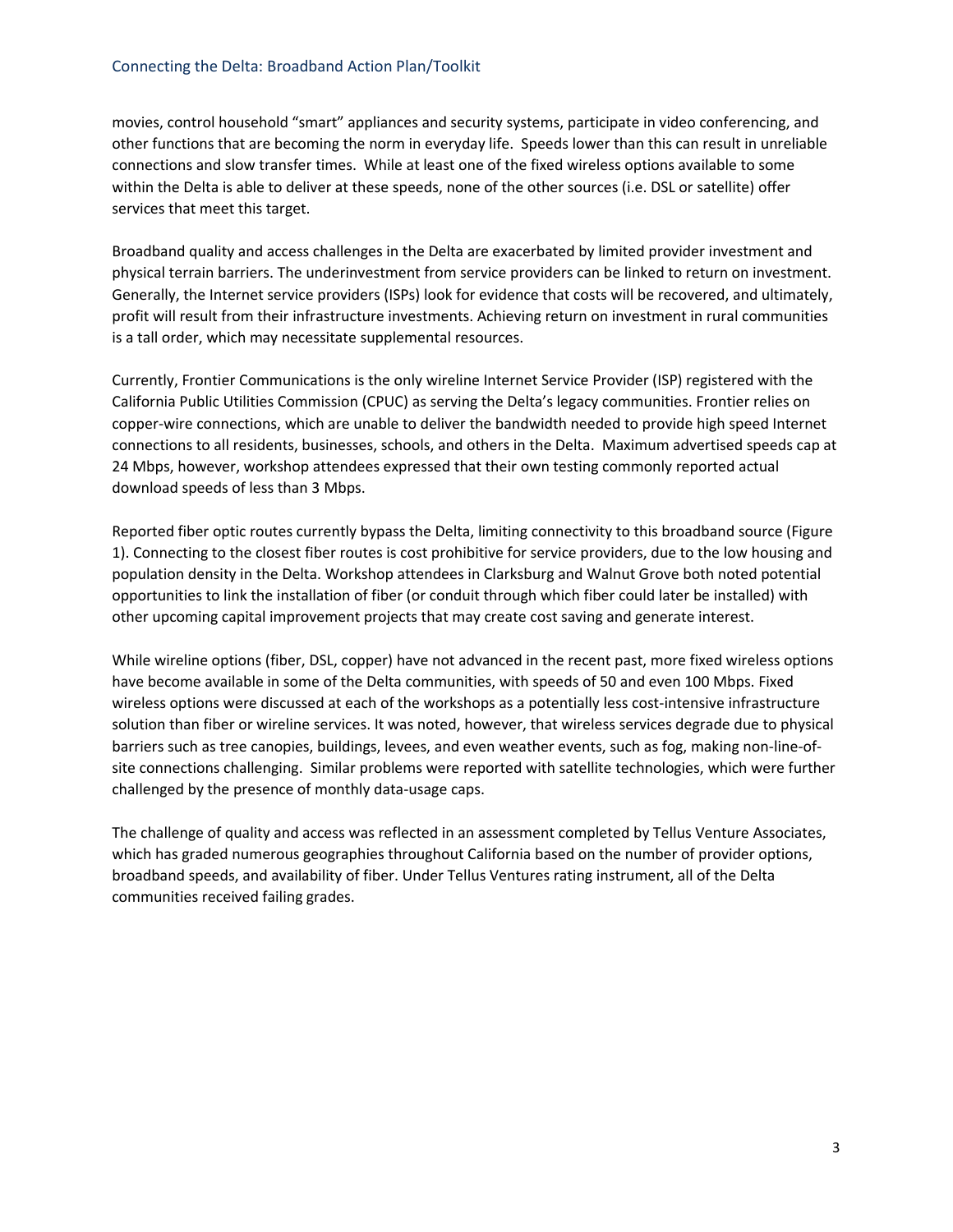### *Figure 1 – Fiber Routes Map*

*Source: Tellus Venture Associates, April 2019*

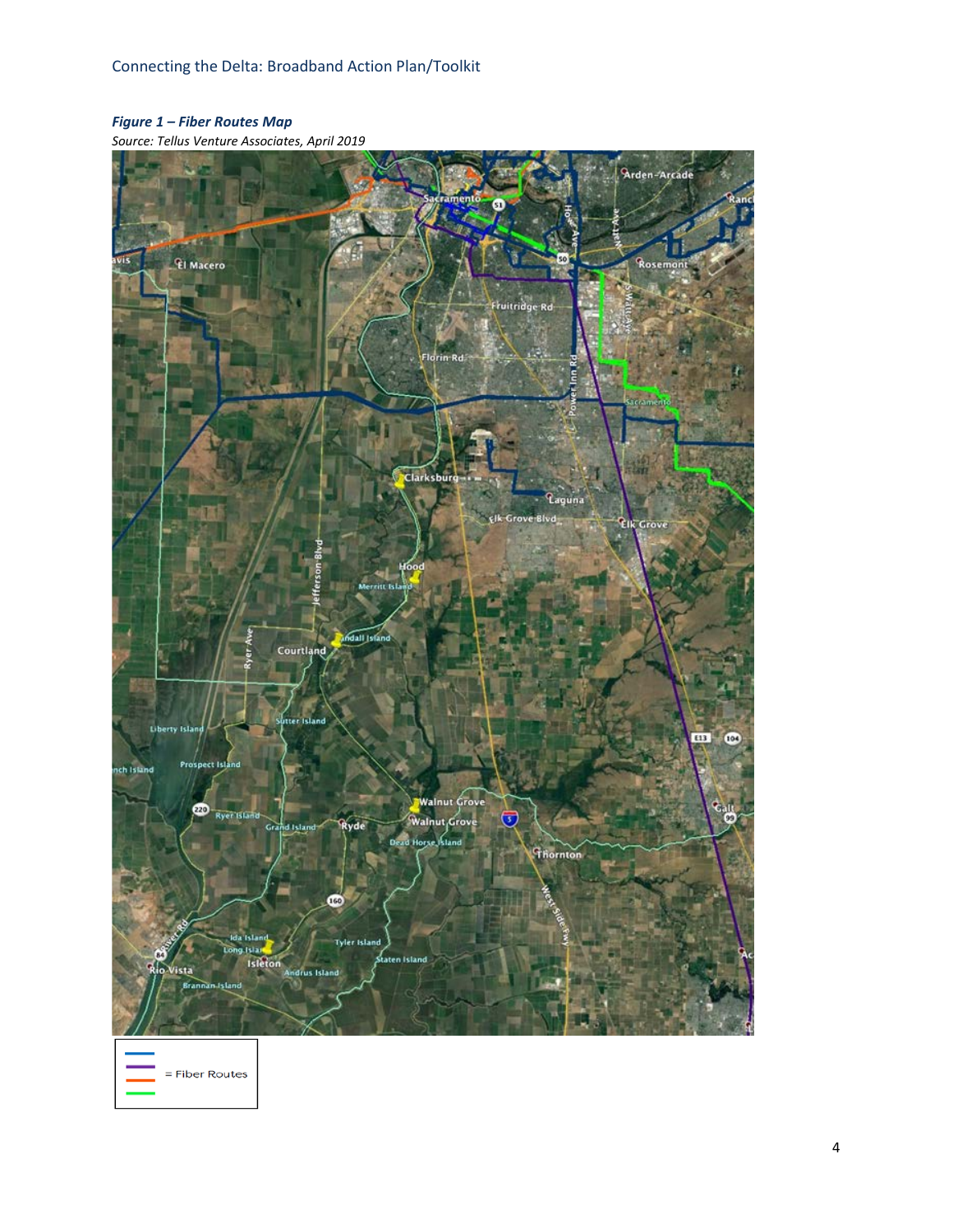#### **Equity and Social Justice Concerns**

Many Delta community members shared that they feel left behind with regards to broadband investment. This sentiment is not out of line with other's perceptions of investment in rural areas. In a comparative study conducted by Pew Research Center, majorities of Americans in rural (71%), suburban (61%) and urban (57%) communities say that, when it comes to how the federal government spends money, rural areas receive less than their fair share.

With the exception of Isleton, Delta communities are unincorporated areas without stand-alone jurisdictional authority or organizing power, leading them to rely on resident volunteers or county government to address public concerns. Individuals from the community workshops shared that broadband priorities can and have been set aside for more pressing issues due to capacity limitations of these communities and their leadership. Generating sustained interest is a challenge.

In addition to challenges in attracting and securing broadband infrastructure investments, workshop attendees also perceived that Delta residents pay a higher cost for inferior service levels compared to residents in urban core areas. Attendees want comparable cost for comparable service.

Concerns for non/non-native English speakers, senior populations and low-income households within the Delta were also identified. The *[California Emerging Technology Fund's \(CETF\) 2016 Annual Survey](http://www.cetfund.org/files/CETF_Annual_Survey_Digital_Divide_2016.pdf)* found that those without broadband are more likely to be Latino, foreign-born and non-English-speaking, and with a family income of less than \$50,000 in comparison to those with broadband. The same factors are greatly impacting broadband use in the Delta communities, where 34% of the residents speak a language other than English in the home; 45% of households have one or more people who are 60 years or older, and 46% of household incomes are less than \$50,000 (US Census, American Community Survey). With limited broadband access, these populations will be further isolated and fall further behind, making the Delta as a whole less competitive than other geographies.

#### **Safety and Education Concerns**

At all three community workshops, Delta residents emphasized educational and safety factors as reasons for prioritizing broadband. It was expressed that the Delta communities are in particular jeopardy because of inadequate and/or unreliable broadband. As an example, it was reported that the Hood fire department relies on sirens to communicate with volunteer fire fighters because Internet and wireless devices have unreliable connectivity. Workshop attendees in Walnut Grove and Isleton both reported that there have been increasing discussions with the County Sheriff about utilizing more technology to monitor remote areas since there are limited resources from the sheriff's department to monitor or reach these areas directly. But such activities require strong, reliable Internet service.

The community workshops clearly identified resident's priorities around educational broadband needs. In 2014, the California Assessment of Student Performance and Progress (CAASPP) was adopted. This requires students (grades 3-8) to take a computer adaptive test and performance task delivered online. As educational authorities update testing requirements to prepare students for the growing technology usage in the workforce, communities with limited/inadequate broadband services struggle to provide the resources necessary to properly facilitate and support students.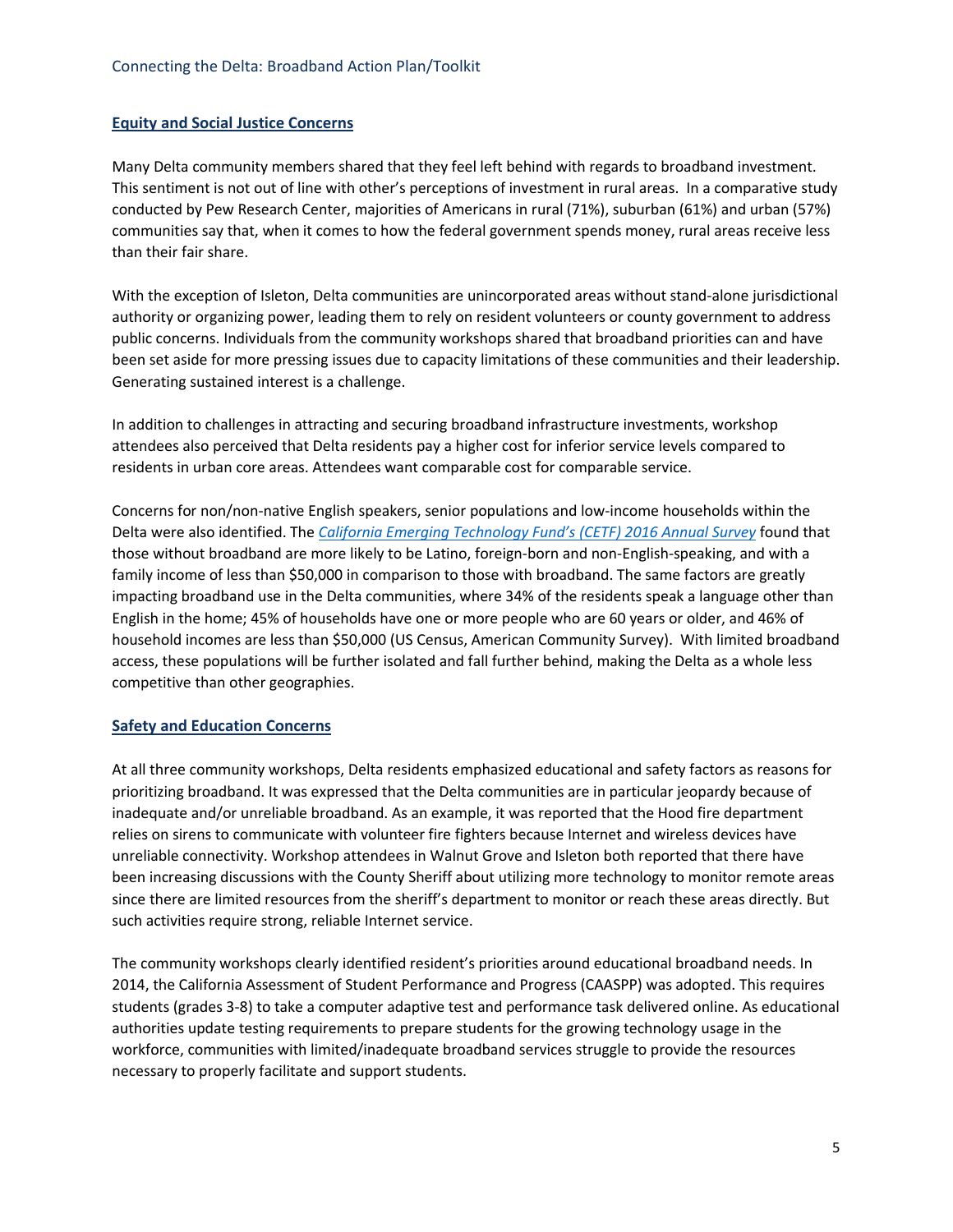A participant at the Isleton workshop shared that 10% of students in Isleton Elementary School's computer lab commonly lose connection when the lab is full (capacity at 30 students). Additionally, community members throughout the Delta shared common incidences of students and families sitting outside of public libraries to gain access to the Internet for homework or to Skype family members from afar. This gap in access between students who actively use technology in contrast to those who have limited resources to engage with technology (such as the experiences of students in the Delta) is commonly referred to as the Digital Divide. This divide follows other systemic inequalities and reinforces differences in school ratings and related student outcomes, including preparedness for higher education and/or job readiness.

# Community Assets and Strengths

In March 2019, the Delta was the first national heritage area (NHA) designated in California. Only 55 NHAs have been designated since 1984 and this designation hosts many opportunities for funding and economic development*. [The Economic Impact of National Heritage Areas](https://www.nps.gov/subjects/heritageareas/upload/The-Economic-Impact-of-National-Heritage-Areas_Six-Case-Studies-2015-1.pdf)* provides six case studies that represent the potential revenue, job growth, and partnership opportunities this designation holds for the Delta.

On a local scale, communities in the Delta have proven willingness and ability to come together to drive priorities to action. Issues from youth recreation to preserving and restoring the Delta's waterways have banded Delta towns together for the betterment of their communities. Additionally, young families and businesses are moving into the community that have and can continue to reenergize efforts to improve the quality of life for Delta residents. When residents are passionate about an issue, they will organize. Landing on the message and rationale that will resonate with the appropriate champions is an important first step.

Although the five Delta legacy communities are served by two different counties, Sacramento and Yolo County are both connected to the California Research and Education Network (CalREN) through their public library main branches and county offices of education. CalREN is a high-capacity computer network with more than 8,000 miles of optical fiber operated by CENIC, a nonprofit organization that connects educational and research institutions to broadband. With this network, both counties have access to resources to help educators implement the Common Core and improve teaching and learning. Such connectivity presents potential opportunities for schools in the Delta to further expand their networks to this resource.

# RECOMMENDATIONS FOR IMPROVING BROADBAND INFRASTRUCTURE & ACCESS

Findings from the assessment lead to three key recommendations that will have the greatest impact on the Delta communities' ability to secure improved broadband infrastructure. The first priority centers on establishing governance; the second on leveraging existing development opportunities; and the third on pursuing support funding.

## Establish Broadband-Focused Leadership

A designated body is needed to drive broadband development among all of the legacy communities. Models such as public private partnerships (P3) and community services districts (CSDs) are able to provide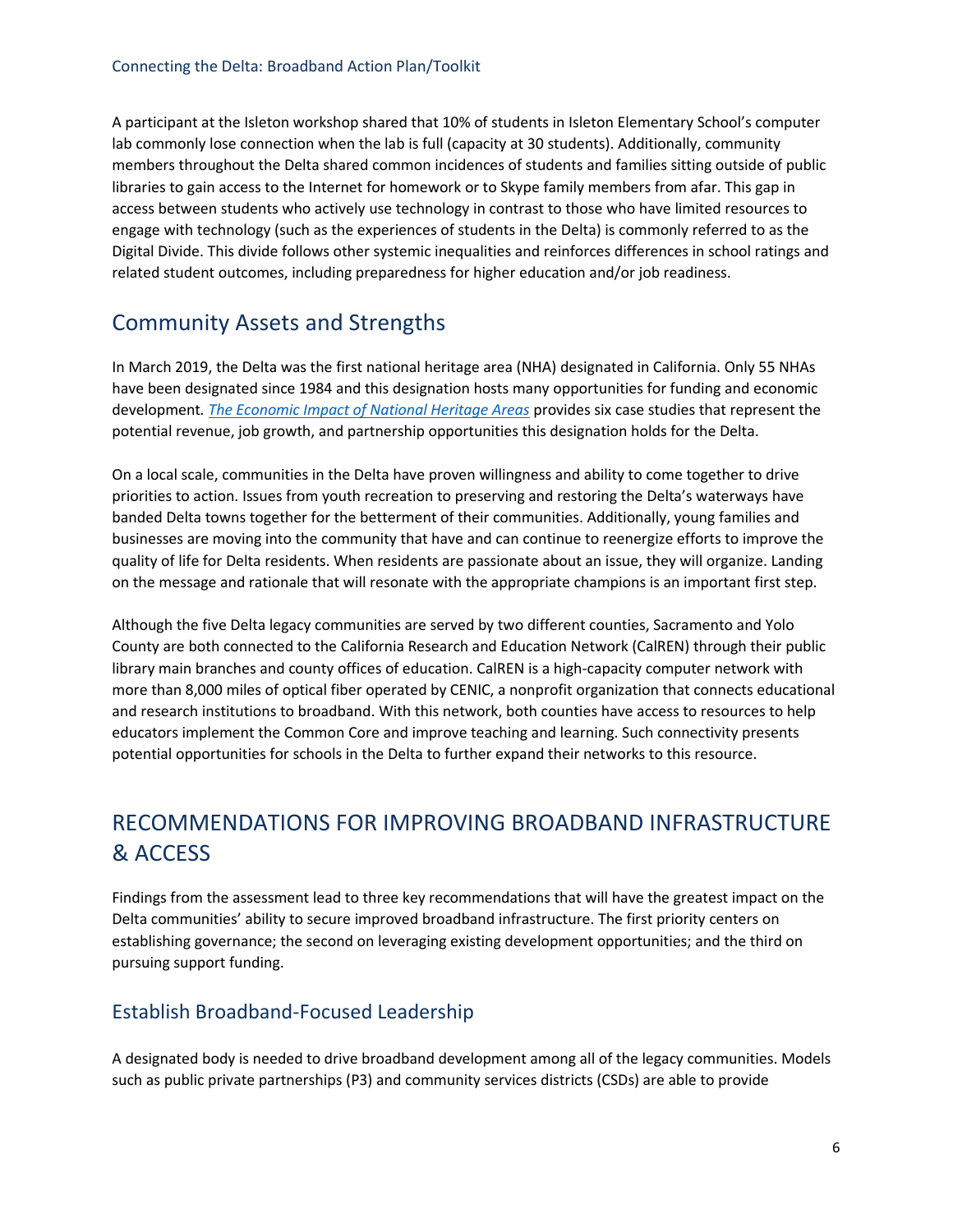recognized governance authority, access public funding, and create and update policy. These potential models should be considered for improving broadband infrastructure in the Delta.

#### *Figure 2 – Building Partnerships*

| <b>Four Steps to Building Successful Broadband</b><br>Partnerships |                                                           |  |
|--------------------------------------------------------------------|-----------------------------------------------------------|--|
| $\mathbf{1}$ .                                                     | Understanding typical broadband partnership<br>structures |  |
| 2.                                                                 | Finding the right partners                                |  |
| 3.                                                                 | Determining each partner's contribution                   |  |
| 4.                                                                 | Developing the partnership framework                      |  |

Source: The Power of Broadband Partnerships by BroadbandUSA, May 2017

BroadbandUSA published *[The Power of Broadband Partnerships](https://broadbandusa.ntia.doc.gov/sites/default/files/resource-files/bbusa_power_broadband_partnerships.pdf)* in 2017, which provides a simple breakdown of steps for establishing broadband partnerships (Figure 2). A broadband partnership for the Delta community should be deeply rooted in public interests surrounding educational and safety priorities, while maintaining the flexibility needed to adapt to the fast-paced nature of innovative broadband technology.

Benton Foundation's publication, *The Emerging World of Broadband Public–Private Partnerships: A Business Strategy and Legal Guide,* [provides detailed insight on the processes, benefits and risks in establishing P3s](https://www.benton.org/sites/default/files/partnerships.pdf) (Figure 3). P3s have varying structures of public-private investment and governance. These organizational structures/models are typically differentiated as the following:

- Model 1: Public Facilitation of Private Investment
- Model 2: Public Funding & Private Execution
- Model 3: Shared Investment & Risk/Joint-Ownership

Due to limited resources of local public agencies, large ISP investment, and infrastructure in the Delta, a P3 that follows a joint-ownership model can be mutually beneficial for all participating parties. Joint-ownership models have been utilized for many infrastructure- oriented partnerships and can alleviate time and financial investment burdens on local county governments. Also, P3s incentivize project completion and provide contractual certainty on budgets, schedules, and long-term asset maintenance. In this structure, county governments could serve community institutions – addressing the educational and public safety concerns of Delta residents, and a private/non-profit entity could target services towards residents and businesses.

#### *Figure 3 – Public-Private Partnership Models*

Source: Benton Foundation, May 2017

#### **Trade-offs Among Risk, Benefit, and Control in Public–Private Partnership Models**

|                | Model 1                   | <b>Model 2</b> | Model 3  |
|----------------|---------------------------|----------------|----------|
| Risk           | Low                       | High           | Moderate |
| <b>Benefit</b> | Potential but Not Assured | High           | High     |
| Control        | None                      | Moderate       | Moderate |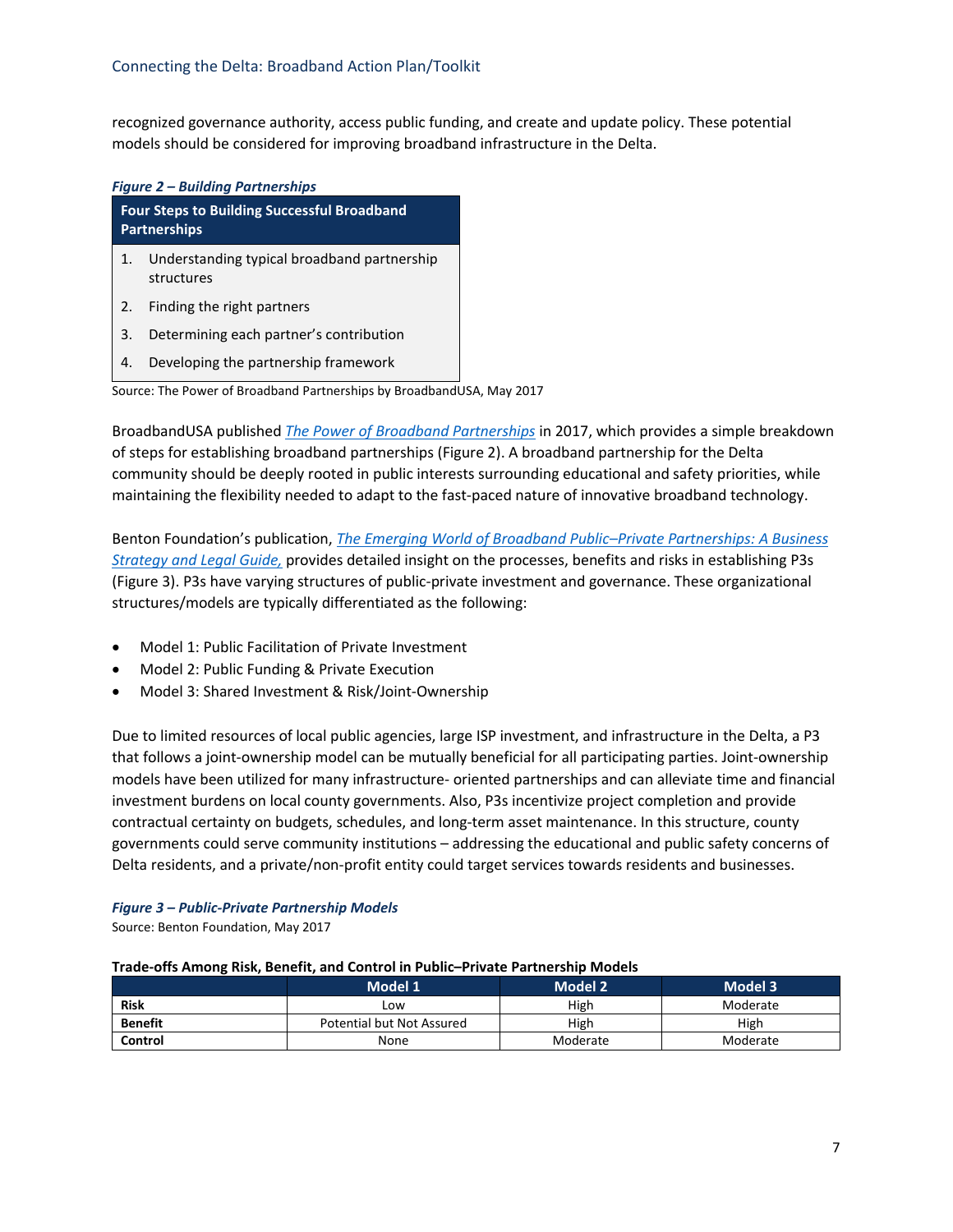#### Connecting the Delta: Broadband Action Plan/Toolkit

According to Benton's publication, "joint-ownership broadband partnerships are hybrid arrangements where a locality and private partner find a creative way to share the capital, operating, and maintenance costs of a broadband network." This model is commonly found in metropolitan areas where large ISPs project a high return in investment, however there are rural examples of this model that have been successful through thoughtful public partner planning and research on the front end. Examples of rural joint-ownership partnerships and other P3 models are described in the *Public Private Partnerships Models* section later in this report.

[BroadbandUSA also published An Introduction to Effective Public-Private Partnerships for Broadband](https://broadbandusa.ntia.doc.gov/sites/default/files/resource-files/bbusa_effective_public_private_partnerships.pdf)  Investments*,* which provides a guide to establish P3's with proven practices from successful partnerships that have received federal funding. This publication lists activities that localities should consider early to provide a clear prospectus for private partners, including, but not limited to, identifying committed, community champions and issuing a Request for Information (RFI) to gauge potential partnerships and assess P3 feasibility.

Although Frontier Communications is the only large ISP reported serving all five of the Delta legacy communities, there are other various local ISPs and/or energy/utility-providing companies that serve the community that should be pursued for partnerships. Additionally, partnership with River Delta Unified School District (which serves all five communities) and the county library systems can be beneficial partners to advocate for further CENIC E-rate investment into the community (E-rate funding described later within the report). Public partners should also reflect diverse expertise with representation and support from county supervisors, technology, economic development, land use, transportation, municipal utilities and law enforcement departments. The local broadband consortium, the Connected Capital Area Broadband Consortium – which is funded through the CPUC's Advanced Services Fund to support the development of broadband infrastructure project applications – and the CPUC itself are additional considerations for further funding and advocacy opportunities.

As public pressure for broadband investment persists, key stakeholders need to be identified to mobilize efforts - beginning with committed community partners. The stakeholders can then determine which public and private entities to engage and build prospectuses, accordingly. The community must emphasize cultivating partnerships that diversify competencies and funding resources. Yolo County developed a *[Broadband Strategic Plan](https://www.yolocounty.org/home/showdocument?id=29078)* in 2015 and may serve as a great public leader in establishing a Delta broadband P3.

If formal entities like P3s are not possible, informal networks could still be advantageous. A core group committed to sustained advocacy can help prompt public sector and service provider action. To achieve this, the group must be active, must be vocal, and must be continuously involved in all channels of communication that may present opportunities.

Whether a formal or informal broadband-focused leadership structure is established, it must work closely with the respective county governments, with economic development and the elected supervisors offices being key points of contact. In particular, for activities in Yolo County, actions should be married to the concepts presented in the Yolo Broadband Strategic Plan referenced above.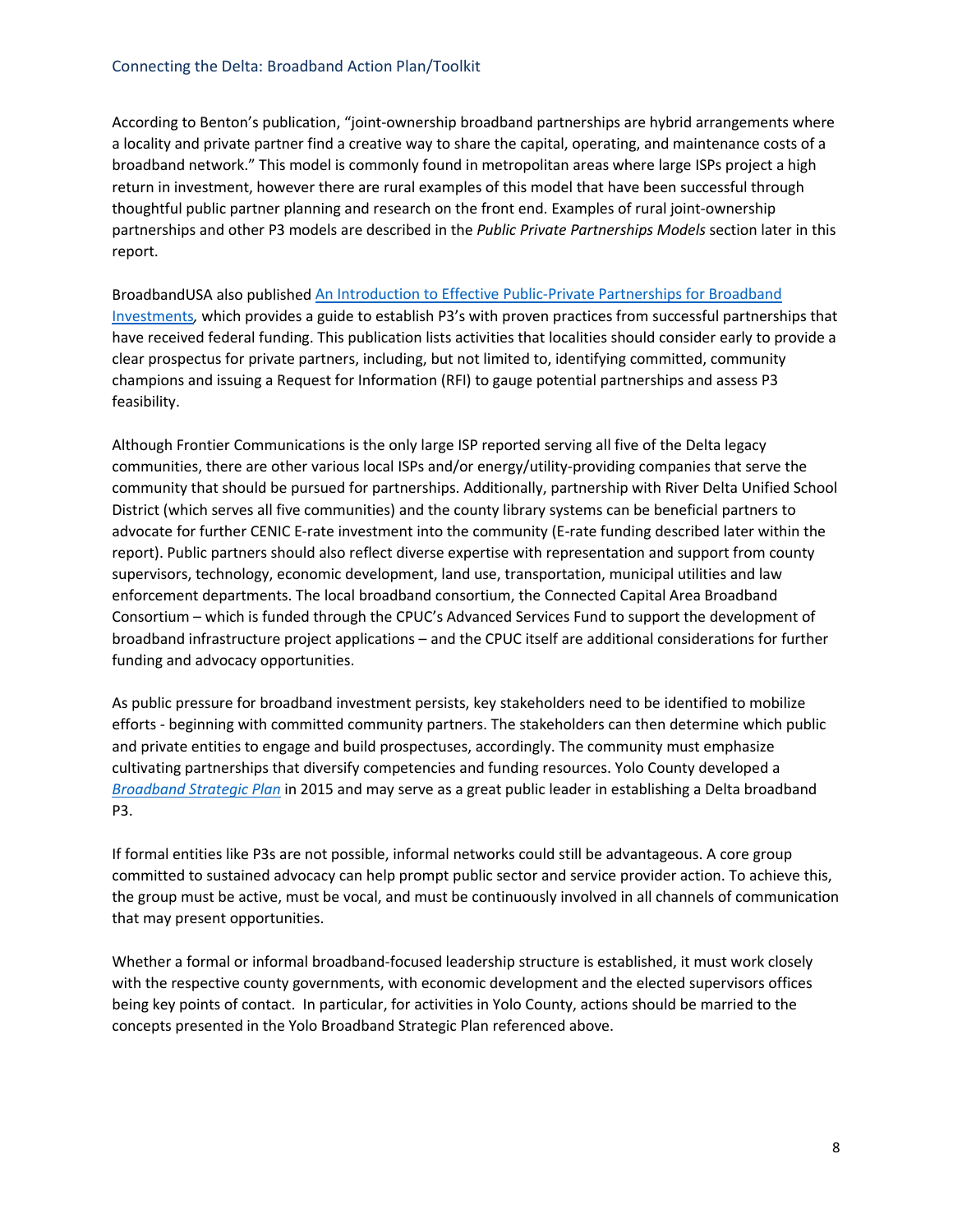### Piggyback on All Infrastructure Opportunities

The Delta communities can dovetail broadband efforts onto existing and planned capital improvement projects. [Section 14051 of the California Government Code](http://leginfo.legislature.ca.gov/faces/billNavClient.xhtml?bill_id=201520160AB1549) (added through the Statutes of 2016, Chapter 505 from California Assembly Bill 1549) authorizes broadband deployment companies to coordinate conduit installation with the Department of Transportation (Caltrans), requiring Caltrans to report highway projects in advance. This is one of many "Dig Once" policies that aim to minimize the number and scale of excavations when installing telecommunications infrastructure.

Local governments can adopt further Dig Once/Climb Once policies that can support coordinated capital investment projects by calling for broadband fiber or cable (or conduit) to be laid whenever ground is opened or wires hung for other utility or infrastructure purposes. Within California[, Santa Cruz](https://www.codepublishing.com/CA/SantaCruzCounty/html/SantaCruzCounty12/SantaCruzCounty1225.html#12.25) an[d San Benito](http://library.amlegal.com/nxt/gateway.dll/California/sanbenitocounty_ca/sanbenitocountycaliforniacodeofordinance?f=templates$fn=default.htm$3.0$vid=amlegal:sanbenitocounty_ca) Counties have implemented ordinances that reinforce these dig/climb once policies. Also, the City of Brentwood, located in the Delta, [has had a conduit policy in place since 1999, and has extended conduit to](https://www.brentwoodca.gov/civicax/filebank/blobdload.aspx?BlobID=35187)  over 8,000 homes and businesses, initially established through new home development installations<sup>[1](#page-10-0)</sup>. This approach may be plausible in Isleton through City policy as development in the area increases and possible in the unincorporated areas through county adoption of such ordinances. Additionally, streamlining permitting processes will accelerate projects, making them more attractive to service providers and others by reducing person-hours and duration of time required to move projects to completion.

Several capital improvement projects are currently in planning or under consideration. These could present rich opportunities for expanding fiber conduit. Examples include:

- Yolo County's *[Countywide Transportation Capital Improvement Plan](http://yoloagenda.yolocounty.org:8085/docs/2018/BOS/20180206_1893/6934_CTCIP%20Report%20V14r.pdf)* includes designated roadways (Highway 84/Jefferson Blvd) approaching Clarksburg as a key corridor to upgrade. This presents opportunities for concurrent conduit installation along a major roadway within one of the Delta communities.
- California's [Statutes of 2006, Chapter 839](https://leginfo.legislature.ca.gov/faces/codes_displayText.xhtml?lawCode=PRC&division=5.&title=&part=&chapter=12.&article=) (from Senate Bill 1556) designated the Delta Protection Commission to plan the California Delta Trail, a 1,000- mile trail system along the Delta. As further development on this project continues, conduit installations could be appropriate in some segments.
- Sacramento County has a pending project to allow an existing 82-foot monopole to be used as a permanent cell facility (Oxbow Wireless Communication Facility) for the Delta community.
- Residents shared plans for sewer line development in Hood that county officials should consider for concurrent broadband infrastructure expansion.
- The Sacramento Area Council of Government (SACOG) is responsible for the Metropolitan Transportation Plan / Sustainable Communities Strategy (MTP/SCS). Cities, counties, and public agencies that plan on using federal transportation funding for transportation projects or programs must include those projects in the MTP/SCS project list. In this role, SACOG both holds information on planned transportation infrastructure projects – which could be leveraged for broadband infrastructure co-development – and routinely gathers community input on priorities for development. As of the drafting of this report, SACOG was in the process of updating the MTP/SCS.

<span id="page-10-0"></span><sup>1</sup> Kruse, D. *Policies and Ordinances that Facilitate Broadband Deployment*. NEO Connect.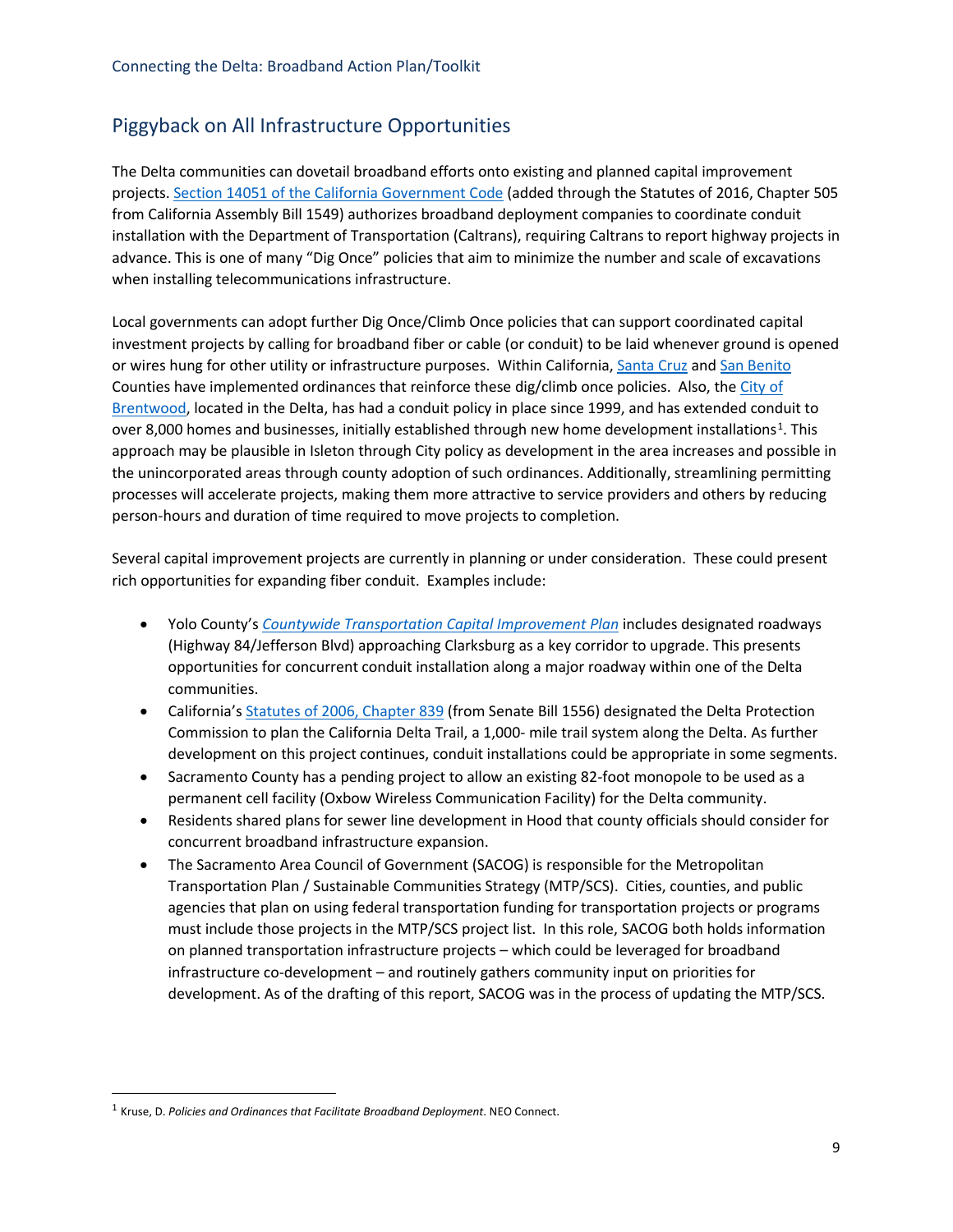Taking advantage of dig-once/climb-once opportunities requires committed advocacy and proactive communication. An organization, such as a P3, needs to actively research and monitor capital planning discussions and serve as an advocate to shepherd service providers to take advantage of these opportunities.

# Secure Funding/Resources to Plan and Implement Projects

Although Delta residents have expressed the need for improved infrastructure in the past, financial barriers have prevented the community from acting on these issues. Broadband deployment and partnership development will require significant financial investment and labor that the community will need in order to move the needle forward on this issue. To help contextualize the scale of resources needed, BroadbandUSA breaks down broadband network deployment types and estimated infrastructure costs in their summary *[Costs at-a-Glance: Fiber and Wireless Networks.](https://broadbandusa.ntia.doc.gov/sites/default/files/resource-files/bbusa_costs_at_glance_networks.pdf)* 

Federal financial resource considerations are listed below. Federal funding resources were compiled from the newly released (June 2019) federal funding database created by the National Telecommunications & Information Administration (NTIA).

| Program Overview                                 | Program Purpose            | <b>Eligible Recipients</b>               |
|--------------------------------------------------|----------------------------|------------------------------------------|
| E-Rate Program: The Federal                      | - Broadband infrastructure | - Libraries                              |
| Communications Commission (FCC) provides         | - Public computer access   | - K-12 schools                           |
| school and library discounts (support            |                            |                                          |
| dependent on the level of poverty and            |                            |                                          |
| rural/urban designation, ranging from 20-90%     |                            | Note: School districts and libraries may |
| of the costs of eligible services).              |                            | apply individually or as part of a       |
|                                                  |                            | consortium                               |
| <b>Small, Rural School Achievement (SRSA)</b>    | - Broadband adoption       | - Rural recipients                       |
| Program: The US Department of Education          | - Digital skills training  | - K-12 schools                           |
| provides rural educational agencies and          |                            |                                          |
| schools with financial assistance to fund        |                            |                                          |
| initiatives aimed at improving student           |                            |                                          |
| academic achievement.                            |                            |                                          |
| <b>BUILD Program: The US Department of</b>       | - Planning                 | - State governments                      |
| Transportation funds multi-modal, multi-         | - Broadband infrastructure | - Local and tribal                       |
| jurisdictional infrastructure projects that have |                            | governments                              |
| a significant local or regional impact.          |                            | - U.S. territories                       |
|                                                  |                            | - Transit agencies                       |
|                                                  |                            | - Port authorities                       |
|                                                  |                            | - MPOs                                   |
|                                                  |                            | - Other public subdivisions of           |
|                                                  |                            | State or local governments               |
| Healthcare Connect Fund Program: The FCC         | - Broadband infrastructure | - Higher education                       |
| provides a flat 65% discount on an array of      | - Broadband adoption       | institutions                             |
| communications services for the provision of     |                            | - Hospitals                              |
| health care.                                     |                            | - Non-profit organizations               |
|                                                  |                            |                                          |
|                                                  |                            | Note: Available to both individual rural |
|                                                  |                            | health care providers and consortia,     |
|                                                  |                            | which can include non-rural health care  |
|                                                  |                            | providers.                               |

#### **Table 2 – Federal Funding Resources**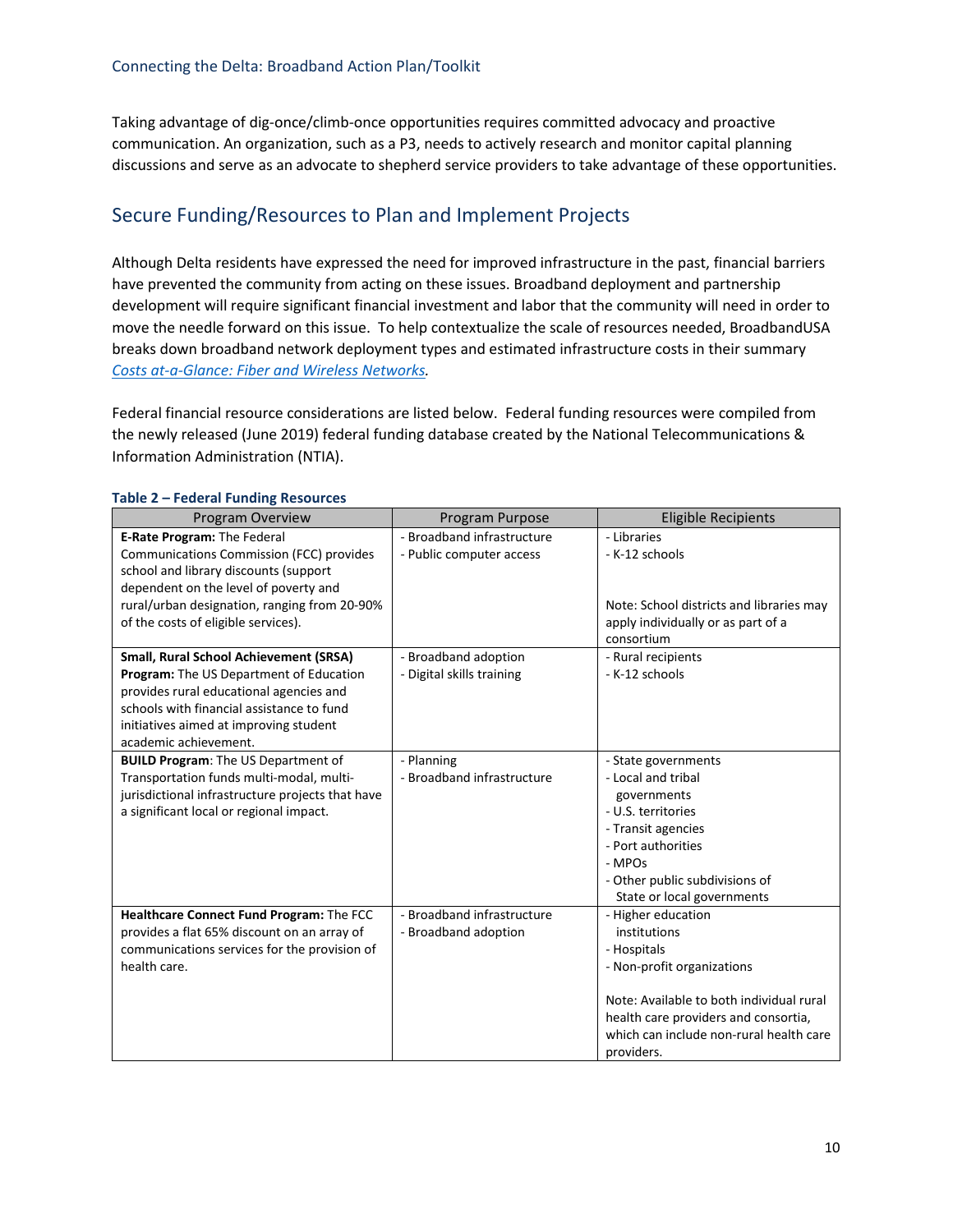| Program Overview                                 | Program Purpose            | <b>Eligible Recipients</b>              |
|--------------------------------------------------|----------------------------|-----------------------------------------|
| <b>State Community Development Block Grant:</b>  | - Broadband infrastructure | - Non-entitlement cities/counties (i.e. |
| The US Department of Housing and Urban           |                            | cities and counties that have not       |
| Development (HUD) funds rural cities and         |                            | received a direct allocation)           |
| counties to improve the lives of their low- and  |                            | - Non-federally recognized Native       |
| moderate-income residents through the            |                            | American communities                    |
| creation and expansion of community and          |                            | - Colonia as defined by the National    |
| economic development opportunities in            |                            | Affordable Housing Act of 1990          |
| support of livable communities.                  |                            |                                         |
| <b>Rural Economic Development Loan and</b>       | - Broadband infrastructure | - Commercial/Internet                   |
| Grant Program (REDLG): The U.S.                  |                            | Service Providers                       |
| Department of Agriculture (USDA) provides        |                            | - Electric Utilities/Co-ops             |
| funding for rural projects through local utility |                            |                                         |
| organizations through grants and loans.          |                            |                                         |
| <b>Community Connect Grant Program: The</b>      | - Broadband infrastructure | - State and local                       |
| USDA helps fund broadband deployment in          | - Broadband adoption       | governments                             |
| rural communities where it is not yet            |                            | - Tribal entities                       |
| economically viable for private-sector           |                            | - Commercial/Internet                   |
| providers to deliver service. The grants offer   |                            | <b>Service Providers</b>                |
| financial assistance to eligible service         |                            | - Non-Profit Organizations              |
| providers that will construct, improve, or       |                            | - Small Businesses                      |
| expand broadband networks in rural areas.        |                            |                                         |
| <b>Rural Broadband Access Loan and Loan</b>      | - Broadband infrastructure | - State and local                       |
| <b>Guarantee Program (Broadband Program):</b>    |                            | governments                             |
| The USDA furnishes loans and loan                |                            | - Tribal entities                       |
| guarantees for the costs of construction,        |                            | - Commercial/Internet                   |
| improvement, or acquisition of facilities and    |                            | <b>Service Providers</b>                |
| equipment needed to provide service at a         |                            | - Non-Profit Organizations              |
| minimum speed (which is set/updated by the       |                            | - Small Businesses                      |
| USDA).                                           |                            | - Electric Utilities/Co-ops             |
| ReConnect: The USDA offers three types of        |                            | - State and local                       |
| funding options for broadband infrastructure     |                            | governments                             |
| to connect rural families, businesses, farms,    |                            | - Tribal entities                       |
| ranches, schools, libraries, and public safety   |                            | - Commercial/Internet                   |
| facilities to modern, high-speed Internet. A     |                            | <b>Service Providers</b>                |
| rural area is eligible if it currently does not  |                            | - Non-Profit Organizations              |
| have sufficient access to broadband.             |                            | - Small Businesses                      |
|                                                  |                            | - Electric Utilities/Co-ops             |
|                                                  |                            | - Financial institutions                |

Source[: https://broadbandusa.ntia.doc.gov/new-fund-search](https://broadbandusa.ntia.doc.gov/new-fund-search)

Additionally, the State of California provides further funding opportunities through CPUC's California Advanced Services Fund (CASF). The CASF provides grants to bridge the "digital divide" in unserved and underserved areas throughout the state. The CASF allocates funding to the following programs to address barriers of broadband access and digital equity.

**[Broadband Adoption Account](https://www.cpuc.ca.gov/General.aspx?id=6442457502)** provides grants to increase publicly available or after-school broadband access and digital inclusion, such as grants for digital literacy training programs and public education to communities with limited broadband adoption. The CPUC will give preference to programs and projects in communities with demonstrated low broadband access, including low income communities, senior citizen communities, and communities facing socioeconomic barriers to broadband adoption.

**[Broadband Infrastructure Grant Account](https://www.cpuc.ca.gov/General.aspx?id=8246)** provides funding for infrastructure projects that provide last-mile broadband access to households that no facility-based broadband provider offers service at speeds of at least 10Mbps download and 1Mbps upload.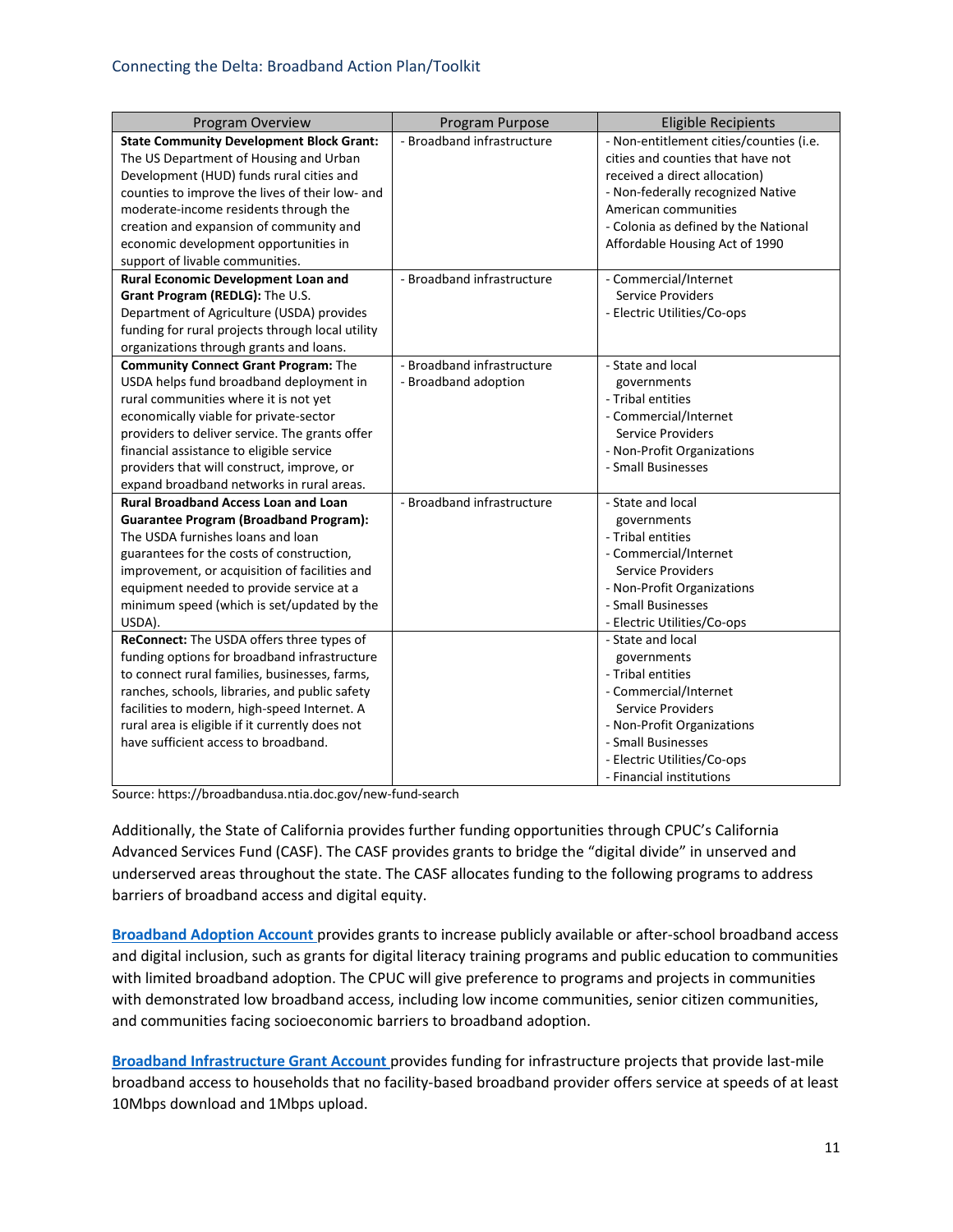**[Broadband Public Housing Account](https://www.cpuc.ca.gov/General.aspx?id=908)** is available for network projects to be installed in unserved housing developments, with the term 'unserved' defined as a housing development where at least one housing unit is not offered broadband service. A housing unit is "not offered broadband Internet service" if the unit does not have access to a commercially available broadband Internet service, such as Digital Subscriber Line (DSL), a cable modem, or another protocol, available at the unit.

**[Line Extension Pilot Program](https://www.cpuc.ca.gov/General.aspx?id=6442461446)** provides funding to an individual household and/or property owner who qualifies for California LifeLine or CARE Program for an infrastructure grant to offset the costs of connecting a household or property to an existing or proposed facility-based broadband provider.

**[California Emerging Technology Fund](http://www.cetfund.org/)** makes investments in programs and projects to improve access, applications, affordability, accessibility and assistance, in order to achieve greater broadband adoption and close the digital divide. CETF's direct investments evolve based on the genesis of the funding.

# PUBLIC-PRIVATE PARTNERSHIP MODELS

Below are a list of public-private partnerships and applicable joint-ownership models for the Delta community to consider for rural broadband development. These case studies are drawn from California and other parts of the nation, and offer successful practices and important lessons learned that can be adopted or adapted for use in the Delta.

#### **[California Broadband Cooperative, Inc.](https://www2.ntia.doc.gov/files/grantees/ca_broadband_coop.pdf)**

California Broadband Cooperative, Inc. (CBC) was a National Telecommunications and Information Administration (NTIA) Broadband Technology Opportunities Program (BTOP) grant recipient in 2010. CBC partnered with the CPUC, California State Office of the Chief Information Officer, Caltrans, Nevada Department of Transportation, Inyo County, Mono County, Kern County, Praxis Associates, Communications Workers of America, and Inyo Networks to build a 553-mile middle-mile network along U.S. Route 395 between northern and southern California. You can learn more about CBC's expansion strategy and BTOP grant project a[t www.cbccoop.com.](http://www.cbccoop.com/) 

#### **[Tehama Colusa Canal Authority, California](http://tccanal.com/)**

The Tehama Colusa Canal Authority partnered with the CSU Chico Geographical Information Center, a private consultant, and the water district members to study and develop practices that would allow broadband infrastructure equipment to be deployed along the canal rights of ways to provide broadband access to remote agriculture lands. The project was funded by the US Department of Agriculture Rural Development program. The entities examined the feasibility and possible fund centers, as well as existing assets that could be used to support the infrastructure. This partnership is shaping a new model for how broadband assets could be developed and deployed by utilities and other special districts.

#### **[Anza Electric Cooperative, California](https://connectanza.org/)**

In 2015, the Anza Electric Cooperative, its member-owners, and the residents who receive electricity from the Cooperative chose to add fiber optics and high speed Internet into the scope of the Cooperative. The broadband infrastructure now serves more than 4,000 rural members of the Cooperative. Some of the funding to develop the infrastructure was awarded from the California Advanced Services Fund, While this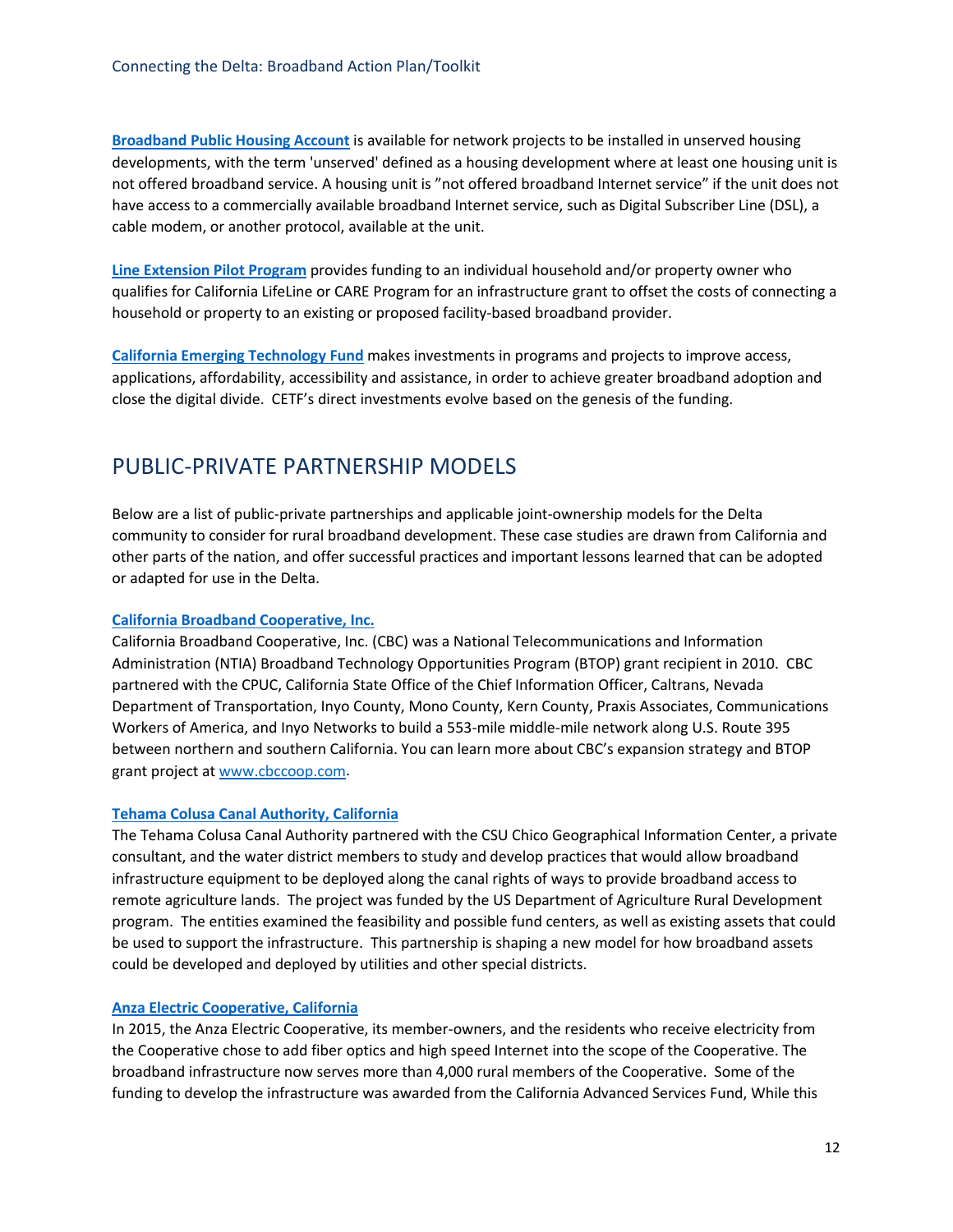example is specific to electric cooperative, similar approaches could be used for other existing or to be developed utility cooperatives.

#### **[OpenCape Corporation, Massachusetts](https://opencape.org/uploads/History-REVISED-4.2017.pdf)**

OpenCape Corporation was awarded a federal grant from NTIA's Broadband Technology Opportunities Program (BTOP) in 2010 to deploy a 350-mile fiber-optic and microwave broadband network, directly connecting anchor institutions in the Cape Cod region to 100 Mbps speeds. OpenCape Corporation is a 501(c)(3) non-profit organization that partnered with Barnstable County, Massachusetts Broadband Institute, RCN Metro Optical Networks, and Woods Hole Oceanographic Institution to receive the BTOP grant. You can learn more about OpenCape Corporation's history and network development at [https://www2.ntia.doc.gov/grantees/opencape.](https://www2.ntia.doc.gov/grantees/opencape) 

*[The Emerging World of Broadband Public–Private Partnerships: A Business Strategy and Legal Guide](https://www.benton.org/sites/default/files/partnerships.pdf)* also provides two case studies of successful rural joint-ownership partnerships, which are discussed below.

#### **[Garrett County, Maryland](https://www.garrettcounty.org/broadband/press)**

Garrett County, Maryland has partnered with Declaration Networks Group (DNG) and Microsoft to provide broadband to residents and businesses. The County conducted a feasibility study prior to developing private partners to determine the best technology to address the needs of their rural community - fixed wireless [technology \(TV white space and unlicensed spectrum\) were identified.](https://www.microsoft.com/en-us/research/uploads/prod/2016/02/spectrum-economic-significance-of-license-exempt-spectrum-report_thanki.pdf) *The Economic Significance of License-Exempt Spectrum to the Future of the Internet* details the economic potential of license-exempt radio spectrum. Additionally, the feasibility study determined six target unserved and underserved areas that the County prioritized broadband efforts in within a three-phase plan. You can read more about Garrett County's broadband expansion efforts at [https://www.garrettcounty.org/broadband/press.](https://www.garrettcounty.org/broadband/press)

#### **Swift County, Minnesota**

Swift County, Minnesota partnered with Federated Telephone Cooperative and Minnesota's Office of Broadband to deploy a broadband network throughout the county. Federated Telephone Cooperative was able to receive a grant from the state in 2015 and the County supplemented costs through a bond. You can learn about the cost sharing of the projects a[t https://www.benton.org/sites/default/files/partnerships.pdf.](https://www.benton.org/sites/default/files/partnerships.pdf)

| <b>Model</b>                   | <b>Lessons Learned</b>                                                                                                                                                                                                                                                                                                          |  |
|--------------------------------|---------------------------------------------------------------------------------------------------------------------------------------------------------------------------------------------------------------------------------------------------------------------------------------------------------------------------------|--|
| CA Broadband Cooperative, Inc. | Partnered with private ISPs to plan, build, manage, and operate<br>$\bullet$<br>network                                                                                                                                                                                                                                         |  |
| Anza Electric Cooperative      | Mobilized a vote of the members to assess interest and level of<br>٠<br>commitment<br>Secured funding through multiple sources, including public<br>٠<br>sources, private sources, and reserves<br>Deliberate process for prioritizing and sequencing roll out of<br>٠<br>fiber infrastructure to homes within the service area |  |
| Tehama Colusa Canal Authority  | Partnership of canal authority, water districts, university GIS<br>$\bullet$<br>mapping department, and consultant to design and conduct<br>assessment<br>Pre-established audience of interested stakeholders wanting to<br>$\bullet$<br>make use of service                                                                    |  |

#### **Table 3 – Key Takeaways from Public-Private Partnership Models**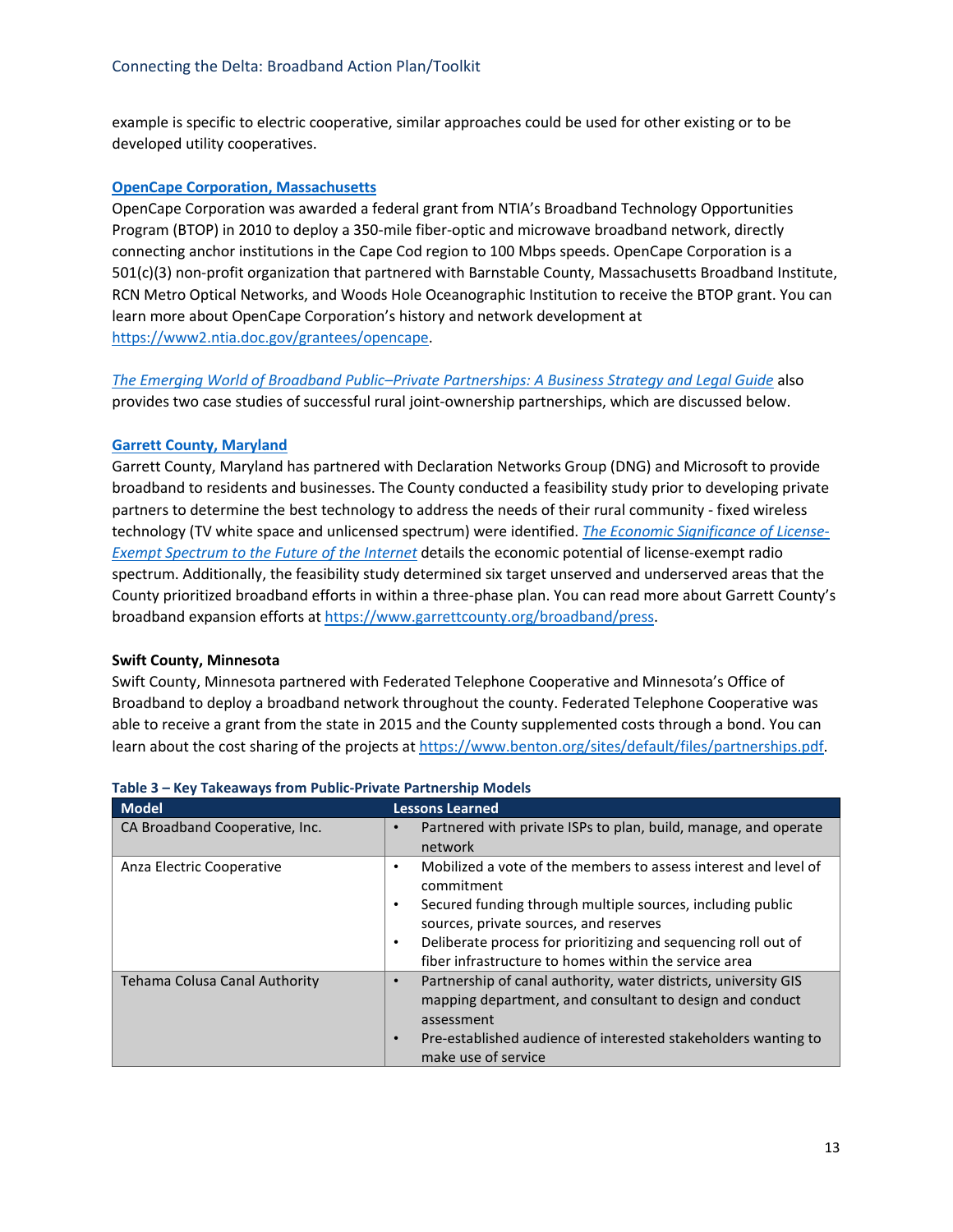#### Connecting the Delta: Broadband Action Plan/Toolkit

| <b>Model</b>              | <b>Lessons Learned</b>                                             |  |
|---------------------------|--------------------------------------------------------------------|--|
| Open Cape Corporation, MA | Developed a business & engineering plan with stakeholders          |  |
|                           | Partnered with a middle mile builder and operator<br>٠             |  |
|                           | Partnered with an anchor institution for grant support             |  |
| Garrett County, MD        | Contracted with a business & engineering consultant                |  |
|                           | Partnered with a private ISP and a large tech company<br>$\bullet$ |  |
|                           | County funds matched with grants encourage private                 |  |
|                           | investment                                                         |  |
| Swift County, MN          | Partnered with private company to deploy broadband                 |  |
|                           | Issued and sold County bond<br>٠                                   |  |
|                           | County loan supplemented local telecom coop grant                  |  |

# **CONCLUSION**

As technological advancement persists, dependence on high-speed Internet access/broadband is crucial to the economic sustainability and competitiveness of communities, both locally and globally. Delta communities and stakeholders must prioritize and advocate for digital equity to ensure that these important legacy communities continue to thrive.

As described in this action plan, there are models to follow and resources to pursue to help improve the status of broadband for households, businesses, and others in the Delta. The recommendations presented in this action plan for achieving improved broadband are straightforward: (1) organize for action; (2) leverage existing opportunities; and (3) pursue and secure funding. The first of these recommendations cannot be emphasized enough. Because infrastructure development is such a time and resource intensive process, there must be champions from within the community who are committed to driving the research and advocacy that will be required. At the same time, the champions must know that they do not have to charge forward alone. Advisors and technical assistance can be found through local sources such as the Connected [Capital Area Broadband Consortium \(https://valleyvision.org/projects/connected-capital-area-broadband](https://valleyvision.org/projects/connected-capital-area-broadband-consortium/)consortium/).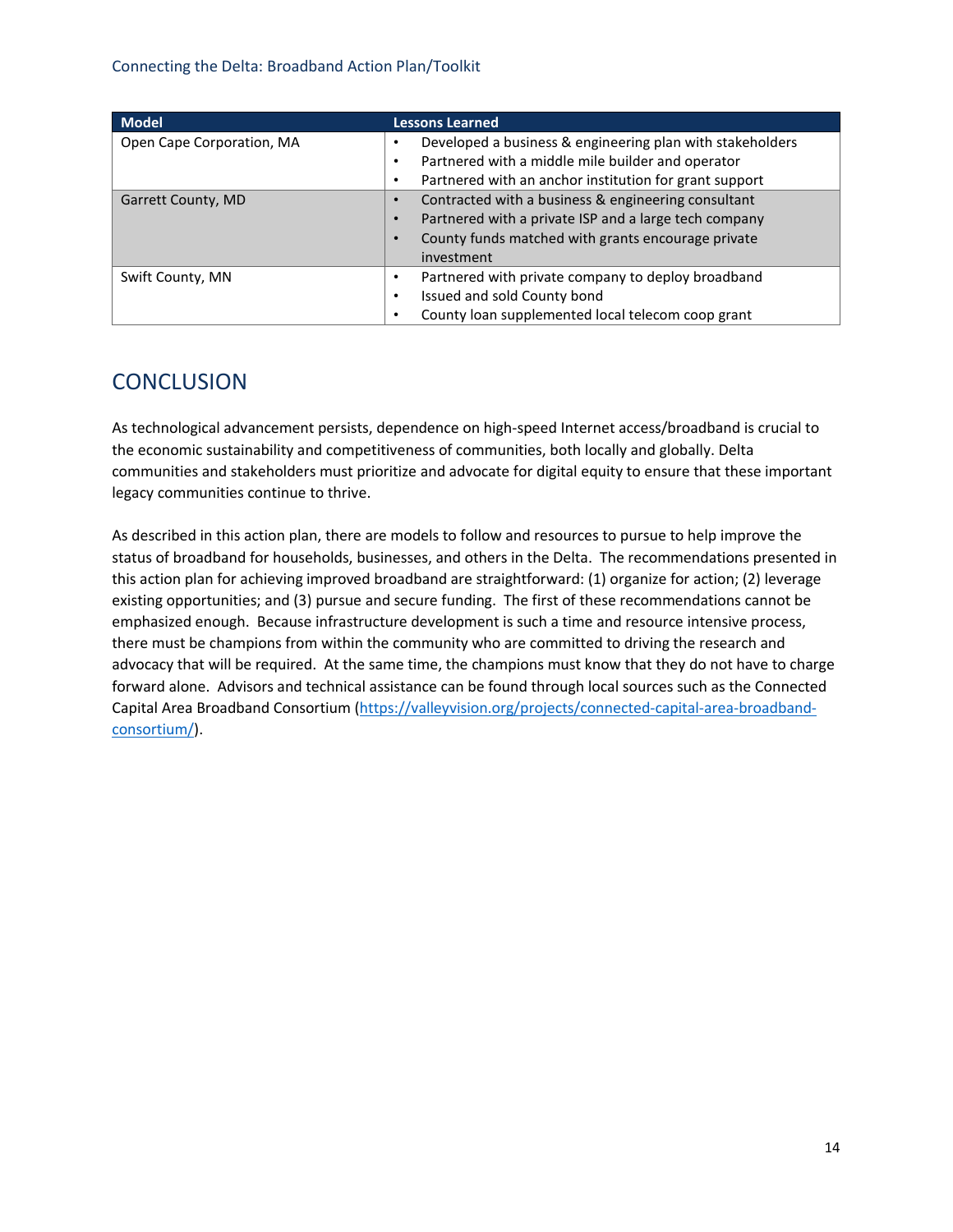# **GLOSSARY**

#### Anchor institutions

Flagship community institutions, including but not limited to: schools, health care centers, and libraries. Anchor institutions are sometimes connected to fiber even when fiber service is not commercially available in the community. Because of this, they can act as a connection to the Internet backbone.

#### Bandwidth

The rate at which the network can transmit information across it. Generally, higher bandwidth is desirable. The amount of bandwidth available to you can determine whether you download a photo in 2 seconds or 2 minutes.

#### Broadband Consortia

Representatives of organizations including, but not limited to, local and regional government, public safety, elementary and secondary education, health care, libraries, postsecondary education, and community-based organizations, who facilitate the deployment of broadband services by assisting infrastructure grant applicants in the project development or grant application process under the California Advanced Services Fund.

#### Conduit

A reinforced tube through which cabling runs. Conduit is useful both to protect fiber-optic cables in the ground and because one can place the conduit underground when convenient and later "blow" or "pull" the fiber cabling through the conduit.

#### Cooperative (co-op)

A non-profit, member-owned organization that provides a needed service. Members pay a small fee to join and have voting rights within the organization.

#### Digital equity

The state of all members of a community having equal access and sufficient digital literacy to use communications technologies.

#### DSL

Digital Subscriber Line - or Internet access offered over the phone lines. DSL allows users to use the Internet at speeds greater than dial-up while also using the phone line for telephone conversations. DSL uses frequencies not used by human voices. Unfortunately, these frequencies degrade quickly over distance, meaning customers must live within a mile of the central office to get the fastest speeds.

#### Fixed wireless

A connectivity model that uses stationary wireless technology to bridge the "last mile" between the Internet backbone and the subscriber.

#### Middle mile

Middle mile is a term most often referring to the network connection between the last mile and greater Internet. For instance, in a rural area, the middle mile would likely connect the town's network to a larger metropolitan area where it interconnects with major carriers.

#### PPP

A public-private partnership divides risks and responsibilities of an infrastructure project between public and private entities.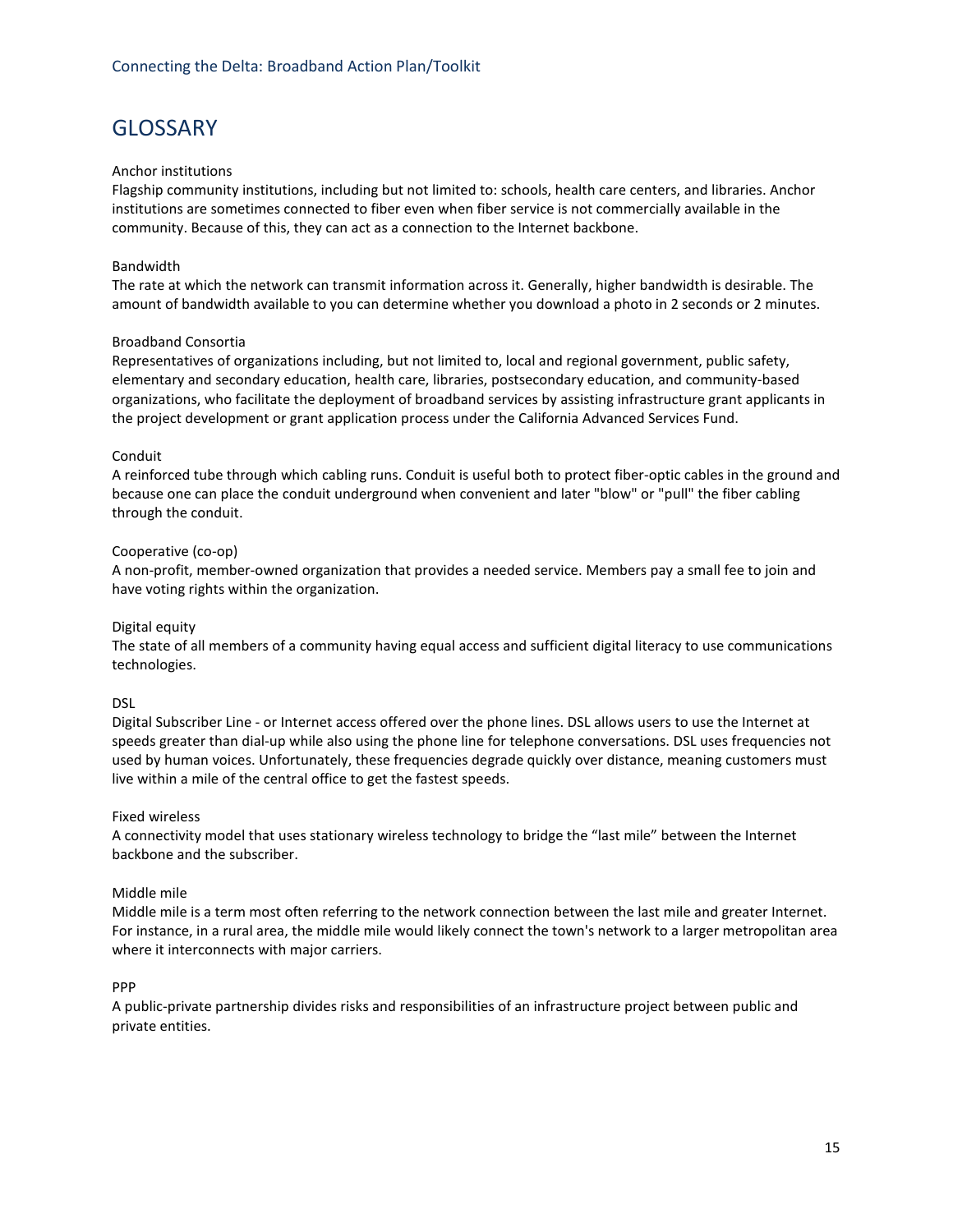# REFERENCES

- 2013-2017 ACS 5-year Estimates. (2018, November 28). [Dataset]. Retrieved June 24, 2019, from [https://www.census.gov/programs-surveys/acs/technical-documentation/table-and-geography](https://www.census.gov/programs-surveys/acs/technical-documentation/table-and-geography-changes/2017/5-year.html)changes/2017/5-year.html
- 2018 Broadband Deployment Report. (2018, February 5). Retrieved June 24, 2019, from [https://www.fcc.gov/reports-research/reports/broadband-progress-reports/2018-broadband](https://www.fcc.gov/reports-research/reports/broadband-progress-reports/2018-broadband-deployment-report)deployment-report
- About 2016 CAASPP CAASPP Reporting (CA Dept of Education). (n.d.). Retrieved June 24, 2019, from <https://caaspp.cde.ca.gov/sb2016/AboutCAASPP>
- American Legal Publishing Online Library. (n.d.). Retrieved June 24, 2019, from [http://library.amlegal.com/nxt/gateway.dll/California/sanbenitocounty\\_ca/sanbenitocountycaliforni](http://library.amlegal.com/nxt/gateway.dll/California/sanbenitocounty_ca/sanbenitocountycaliforniacodeofordinance?f=templates$fn=default.htm$3.0$vid=amlegal:sanbenitocounty_ca) acodeofordinance?f=templates\$fn=default.htm\$3.0\$vid=amlegal:sanbenitocounty\_ca
- BroadbandUSA. (2017). *The Power of Broadband Partnership: A Toolkit for Local and Tribal Governments*. Retrieved from [https://broadbandusa.ntia.doc.gov/sites/default/files/resource](https://broadbandusa.ntia.doc.gov/sites/default/files/resource-files/bbusa_power_broadband_partnerships.pdf)files/bbusa\_power\_broadband\_partnerships.pdf
- BroadbandUSA. (2010, August). BTOP California Broadband Cooperative, Inc. Fact Sheet. Retrieved June 24, 2019, fro[m https://www2.ntia.doc.gov/files/grantees/ca\\_broadband\\_coop.pdf](https://www2.ntia.doc.gov/files/grantees/ca_broadband_coop.pdf)
- BroadbandUSA. (2015). *An introduction to effective public-private partnerships for broadband investments*. Retrieved from [https://broadbandusa.ntia.doc.gov/sites/default/files/resource](https://broadbandusa.ntia.doc.gov/sites/default/files/resource-files/bbusa_effective_public_private_partnerships.pdf)files/bbusa effective public private partnerships.pdf

California Broadband Cooperative. (n.d.). Retrieved June 24, 2019, from<http://www.cbccoop.com/>

- Carpenter, E. (2018). *Case for Support: The Foundational Research Basis for the School2Home Program Design, Recent Findings and Current Policies that Support Action*. Retrieved from [https://d3n8a8pro7vhmx.cloudfront.net/cetf/pages/149/attachments/original/1519087809/CaseFor](https://d3n8a8pro7vhmx.cloudfront.net/cetf/pages/149/attachments/original/1519087809/CaseForSupport.pdf?1519087809) Support.pdf?1519087809
- CENIC. (n.d.). About CENIC. Retrieved June 24, 2019, fro[m https://cenic.org/about/about-overview](https://cenic.org/about/about-overview)
- Chapter 12.25 Telecommunications Infrastructure Improvement Ordinance. (n.d.). Retrieved June 24, 2019, from

[https://www.codepublishing.com/CA/SantaCruzCounty/html/SantaCruzCounty12/SantaCruzCounty1](https://www.codepublishing.com/CA/SantaCruzCounty/html/SantaCruzCounty12/SantaCruzCounty1225.html) 225.html

- The City of Brentwood. (2013). *Advanced Technology Master Plan*. Retrieved from <https://www.brentwoodca.gov/civicax/filebank/blobdload.aspx?BlobID=35187>
- County of Sacramento: Office of Planning and Environmental Review. (2014). *General Plan: Delta Protection Element*. Retrieved from [http://www.per.saccounty.net/LandUseRegulationDocuments/Documents/General-](http://www.per.saccounty.net/LandUseRegulationDocuments/Documents/General-Plan/Delta%20Protection%20Element%20Amended%20-%2009-26-17.pdf)

Plan/Delta%20Protection%20Element%20Amended%20-%2009-26-17.pdf

FCC Fixed Broadband Deployment. (n.d.). [Dataset]. Retrieved June 24, 2019, from <https://broadbandmap.fcc.gov/>

The Field Poll. (2016). *Internet Connectivity and the "Digital Divide" in California Households: 2016.* Retrieved from [http://www.cetfund.org/files/CETF\\_Annual\\_Survey\\_Digital\\_Divide\\_2016.pdf](http://www.cetfund.org/files/CETF_Annual_Survey_Digital_Divide_2016.pdf)

Glossary. (n.d.). Retrieved July 31, 2019, from<https://muninetworks.org/glossary>